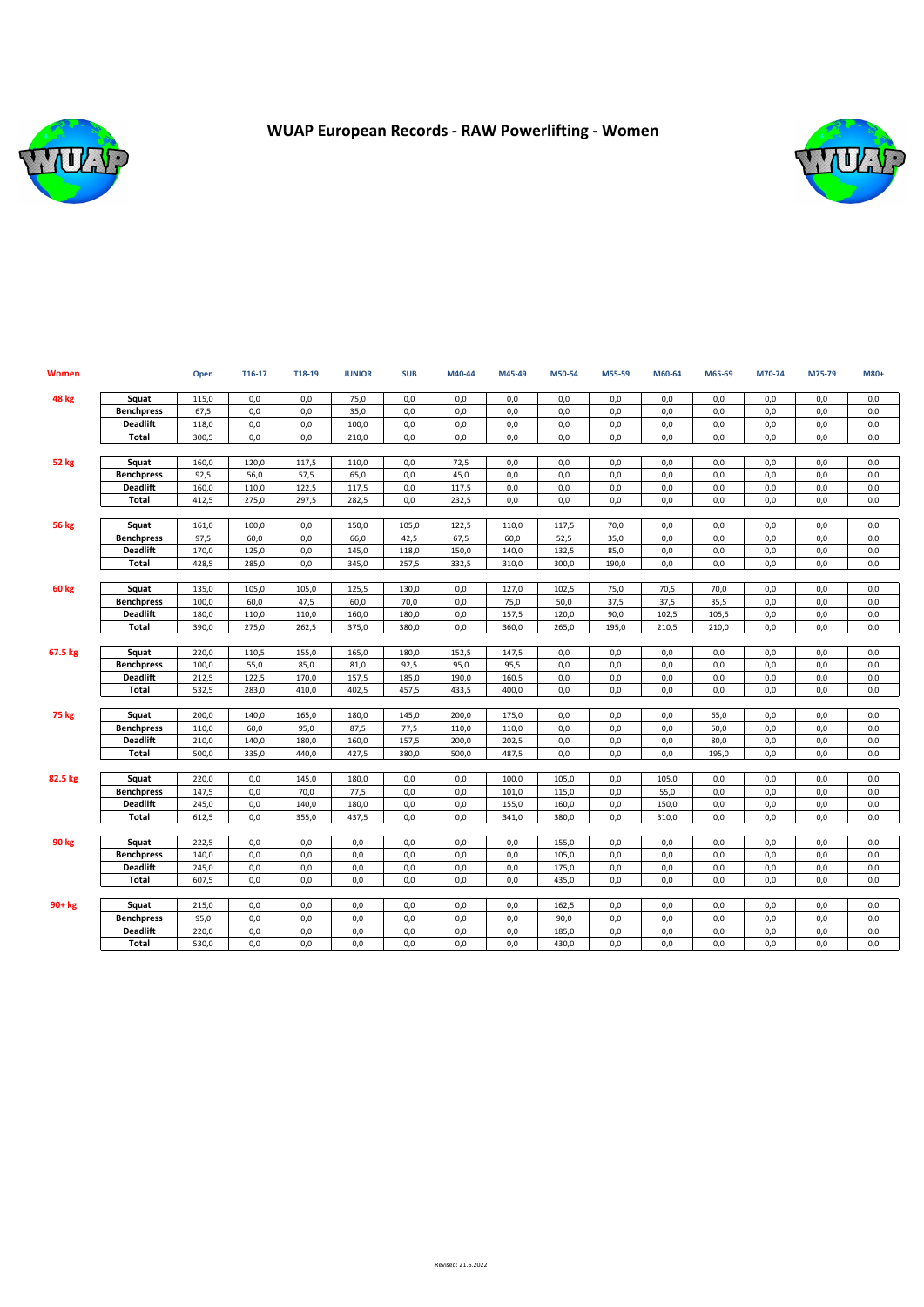| Women 48 kg        | Open  |              |            | Submaster                  |           |             |            | Junior      |        |                    |                          |             |
|--------------------|-------|--------------|------------|----------------------------|-----------|-------------|------------|-------------|--------|--------------------|--------------------------|-------------|
| Squat              | 115,0 | M.Urbanowicz | POL        | <b>EM19</b>                |           |             |            |             | 75,0   | R.Toplenszki       | <b>HUN</b>               | <b>WM21</b> |
| Bench              | 67,5  | M.Urbanowicz | POL        | <b>EM19</b>                |           |             |            |             | 35,0   | R.Toplenszki       | HUN                      | <b>WM21</b> |
| Deadlift           | 118,0 | M.Urbanowicz | POL        | <b>EM19</b>                |           |             |            |             | 100,0  | R.Toplenszki       | <b>HUN</b>               | <b>WM21</b> |
| Total              | 300,5 | M.Urbanowicz | POL        | EM19                       |           |             |            |             | 210,0  | R.Toplenszki       | <b>HUN</b>               | <b>WM21</b> |
|                    |       |              |            |                            |           |             |            |             |        |                    |                          |             |
|                    |       |              |            |                            |           |             |            |             |        |                    |                          |             |
| Women 52 kg        | Open  |              |            |                            | Submaster |             |            |             | Junior |                    |                          |             |
| Squat              | 160,0 | M.Golob      | <b>SLO</b> | <b>WM17</b>                |           |             |            |             | 110,0  | <b>B.Roksolana</b> | <b>UKR</b>               | <b>EM19</b> |
| Bench              | 92,5  | M.Golob      | <b>SLO</b> | <b>WM17</b>                |           |             |            |             | 65,0   | M.Siwek            | GER                      | <b>EM19</b> |
| Deadlift           | 160,0 | M.Golob      | <b>SLO</b> | <b>EM17</b>                |           |             |            |             | 117,5  | <b>B.Roksolana</b> | <b>UKR</b>               | <b>EM19</b> |
| Total              | 412,5 | M.Golob      | SLO        | <b>WM17</b>                |           |             |            |             | 282,5  | <b>B.Roksolana</b> | <b>UKR</b>               | <b>EM19</b> |
|                    |       |              |            |                            |           |             |            |             |        |                    |                          |             |
|                    |       |              |            |                            |           |             |            |             |        |                    |                          |             |
| Women 56 kg        | Open  |              |            |                            | Submaster |             |            |             | Junior |                    |                          |             |
| Squat              | 161,0 | M. Golob     | Slo        | <b>EM19</b>                | 105,0     | G.Kyselová  | <b>SVK</b> | <b>WM21</b> | 150,0  | B.Kováčiková       | <b>SVK</b>               | <b>WM18</b> |
| Bench              | 97,5  | M. Golob     | Slo        | <b>EM19</b>                | 42,5      | G.Kyselová  | <b>SVK</b> | <b>WM21</b> | 66,0   | V.Kurnat           | <b>UKR</b>               | US21        |
| Deadlift           | 170,0 | M. Golob     | Slo        | <b>EM19</b>                | 118,0     | G.Kyselová  | <b>SVK</b> | <b>WM21</b> | 145,0  | B.Kováčiková       | <b>SVK</b>               | <b>WM18</b> |
| Total              | 428,5 | M. Golob     | Slo        | <b>EM19</b>                | 257,5     | G.Kyselová  | <b>SVK</b> | <b>WM21</b> | 345,0  | B.Kováčiková       | <b>SVK</b>               | <b>WM18</b> |
|                    |       |              |            |                            |           |             |            |             |        |                    |                          |             |
|                    |       |              |            |                            |           |             |            |             |        |                    |                          |             |
| Women 60 kg        | Open  |              |            |                            | Submaster |             |            |             | Junior |                    |                          |             |
| Squat              | 135,0 | L. Gvozdeva  | Rus        | <b>WM14</b>                | 130,0     | C.Garhammer | SUI        | EM17        | 125,5  | F.Susa             | <b>HUN</b>               | <b>WM17</b> |
| Bench              | 100,0 | L. Gvozdeva  | Rus        | <b>WM14</b>                | 70,0      | C.Garhammer | SUI        | <b>EM17</b> | 60,0   | F.Susa             | <b>HUN</b>               | <b>WM17</b> |
| Deadlift           | 180,0 | C.Garhammer  | SUI        | <b>EM17</b>                | 180,0     | C.Garhammer | SUI        | <b>EM17</b> | 160,0  | A.Savić            | SRB                      | <b>WM18</b> |
| Total              | 390,0 | L. Gvozdeva  | Rus        | <b>WM14</b>                | 380,0     | C.Garhammer | SUI        | EM17        | 375,0  | A.Savić            | SRB                      | <b>WM18</b> |
|                    |       |              |            |                            |           |             |            |             |        |                    |                          |             |
|                    |       |              |            |                            |           |             |            |             |        |                    |                          |             |
| Women 67.5 kg Open |       |              |            |                            | Submaster |             |            |             | Junior |                    |                          |             |
|                    | 220.0 | D.Herber     |            |                            |           | E. Simova   |            |             |        | D.Kmeťová          |                          |             |
| Squat              |       | D.Herber     | GER        | <b>EM19</b><br><b>EM19</b> | 180,0     | E. Simova   | <b>SVK</b> | <b>EM15</b> | 165,0  | H.Kovács           | <b>SVK</b><br><b>HUN</b> | <b>WM18</b> |
| Bench              | 100,0 |              | GER        |                            | 92,5      |             | <b>SVK</b> | <b>EM15</b> | 81,0   |                    |                          | <b>WM21</b> |
| Deadlift           | 212,5 | D.Herber     | GER        | <b>EM19</b>                | 185,0     | E. Simova   | <b>SVK</b> | <b>EM15</b> | 157,5  | D.Kmeťová          | <b>SVK</b>               | <b>WM18</b> |
| Total              | 532,5 | D.Herber     | GER        | <b>EM19</b>                | 457,5     | E. Simova   | <b>SVK</b> | <b>EM15</b> | 402,5  | D.Kmeťová          | <b>SVK</b>               | <b>WM18</b> |
|                    |       |              |            |                            |           |             |            |             |        |                    |                          |             |
|                    | Open  |              |            |                            | Submaster |             |            |             | Junior |                    |                          |             |
| Women 75 kg        |       |              |            |                            |           |             |            |             |        |                    |                          |             |
| Squat              | 200,0 | E.Šimová     | <b>SVK</b> | <b>WM18</b>                | 145,0     | A.Hajdú     | HUN        | <b>WM21</b> | 180,0  | T.Brodetska        | <b>UKR</b>               | <b>EM18</b> |
| Bench              | 110,0 | E.Šimová     | <b>SVK</b> | <b>WM21</b>                | 77,5      | A.Hajdú     | <b>HUN</b> | <b>WM21</b> | 87,5   | T.Brodetska        | <b>UKR</b>               | <b>EM18</b> |
| Deadlift           | 210,0 | P.Kockova    | CZE        | <b>EM19</b>                | 157,5     | A.Hajdú     | <b>HUN</b> | <b>WM21</b> | 160,0  | T.Brodetska        | <b>UKR</b>               | <b>EM18</b> |
| Total              | 500,0 | E.Šimová     | <b>SVK</b> | <b>WM21</b>                | 380,0     | A.Hajdú     | <b>HUN</b> | <b>WM21</b> | 427,5  | T.Brodetska        | <b>UKR</b>               | <b>EM18</b> |
|                    |       |              |            |                            |           |             |            |             |        |                    |                          |             |
|                    |       |              |            |                            |           |             |            |             |        |                    |                          |             |
| Women 82.5 kg Open |       |              |            |                            | Submaster |             |            |             | Junior |                    |                          |             |
| Squat              | 220,0 | N.Otter      | GER        | <b>WM17</b>                |           |             |            |             | 180,0  | M. Lachmann        | HUN                      | <b>EM15</b> |
| Bench              | 147,5 | N.Otter      | GER        | <b>WM17</b>                |           |             |            |             | 77,5   | M. Lachmann        | HUN                      | <b>EM15</b> |
| Deadlift           | 245,0 | N.Otter      | GER        | <b>WM17</b>                |           |             |            |             | 180,0  | M. Lachmann        | HUN                      | <b>EM15</b> |
| Total              | 612,5 | N.Otter      | GER        | <b>WM17</b>                |           |             |            |             | 437,5  | M. Lachmann        | <b>HUN</b>               | EM15        |
|                    |       |              |            |                            |           |             |            |             |        |                    |                          |             |
|                    |       |              |            |                            |           |             |            |             |        |                    |                          |             |
| Women 90 kg        | Open  |              |            |                            | Submaster |             |            |             | Junior |                    |                          |             |
| Squat              | 222,5 | N.Otter      | GER        | <b>EM17</b>                |           |             |            |             |        |                    |                          |             |
| Bench              | 140,0 | N.Otter      | GER        | <b>EM17</b>                |           |             |            |             |        |                    |                          |             |
| Deadlift           | 245,0 | N.Otter      | GER        | <b>EM17</b>                |           |             |            |             |        |                    |                          |             |
| Total              | 607,5 | N.Otter      | GER        | <b>EM17</b>                |           |             |            |             |        |                    |                          |             |
|                    |       |              |            |                            |           |             |            |             |        |                    |                          |             |
|                    |       |              |            |                            |           |             |            |             |        |                    |                          |             |
| Women 90+ kg Open  |       |              |            |                            | Submaster |             |            |             | Junior |                    |                          |             |
| Squat              | 215,0 | K.Koszela    | POL        | <b>EM18</b>                |           |             |            |             |        |                    |                          |             |
| Bench              | 95,0  | K.Koszela    | POL        | <b>EM18</b>                |           |             |            |             |        |                    |                          |             |
| Deadlift           | 220,0 | K.Koszela    | POL        | <b>EM18</b>                |           |             |            |             |        |                    |                          |             |
| Total              | 530,0 | K.Koszela    | POL        | <b>EM18</b>                |           |             |            |             |        |                    |                          |             |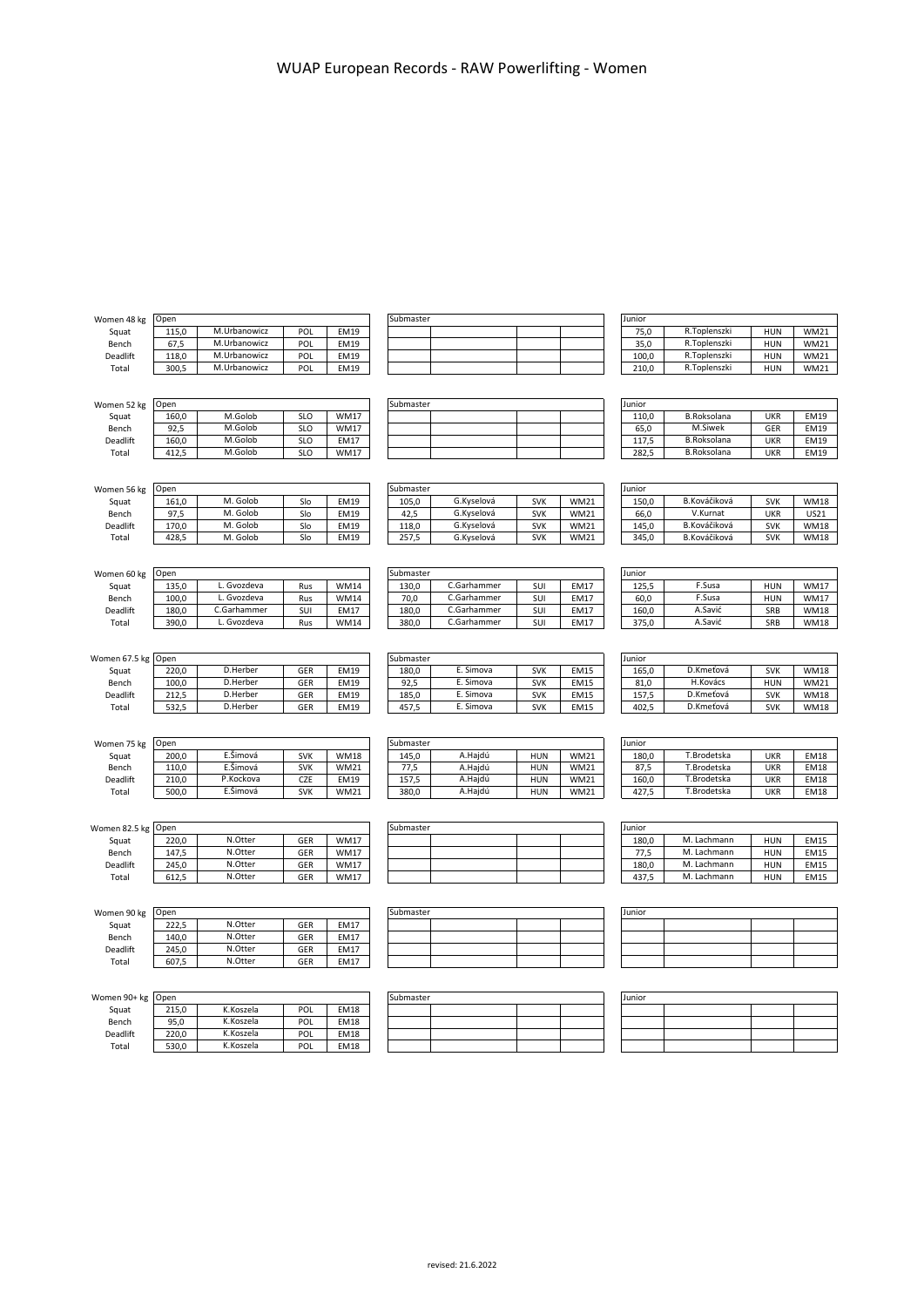| Women 48 kg          | T16-17          |                 |            |             | T18-19            |              |            |
|----------------------|-----------------|-----------------|------------|-------------|-------------------|--------------|------------|
| Squat                |                 |                 |            |             |                   |              |            |
| Bench                |                 |                 |            |             |                   |              |            |
| Deadlift             |                 |                 |            |             |                   |              |            |
| Total                |                 |                 |            |             |                   |              |            |
|                      |                 |                 |            |             |                   |              |            |
| Women 52 kg          | T16-17          |                 |            |             | T18-19            |              |            |
| Squat                | 120,0           | V.Ťapková       | <b>SVK</b> | <b>WM21</b> | 117,5             | T.Patelczyk  | POL        |
| Bench                | 56,0            | J.Krastenicsova | <b>CZE</b> | <b>WM17</b> | 57,5              | T.Patelczyk  | POL        |
| Deadlift             | 110,0           | V.Ťapková       | <b>SVK</b> | <b>WM21</b> | 122,5             | T.Patelczyk  | POL        |
| Total                | 275,0           | V.Ťapková       | <b>SVK</b> | <b>WM21</b> | 297,5             | T.Patelczyk  | POL        |
|                      |                 |                 |            |             |                   |              |            |
| Women 56 kg          | T16-17          |                 |            |             | T18-19            |              |            |
| Squat                | 100,0           | V.Kurnat        | <b>UKR</b> | <b>US17</b> |                   |              |            |
| Bench                | 60,0            | V.Kurnat        | <b>UKR</b> | <b>US17</b> |                   |              |            |
| Deadlift             | 125,0           | V.Kurnat        | <b>UKR</b> | <b>US17</b> |                   |              |            |
| Total                | 285,0           | V.Kurnat        | <b>UKR</b> | <b>US17</b> |                   |              |            |
| Women 60 kg<br>Squat | T16-17<br>105,0 | R. Bohus        | <b>HUN</b> | EM16        | $T18-19$<br>105,0 | A Szilagyi   | <b>HUN</b> |
| Bench                | 60,0            | R. Bohus        | <b>HUN</b> | EM16        | 47,5              | A Szilagyi   | <b>HUN</b> |
| <b>Deadlift</b>      | 110,0           | R. Bohus        | <b>HUN</b> | EM16        | 110,0             | A Szilagyi   | <b>HUN</b> |
| Total                | 275,0           | R. Bohus        | <b>HUN</b> | <b>EM16</b> | 262,5             | A Szilagyi   | <b>HUN</b> |
|                      |                 |                 |            |             |                   |              |            |
| Women 67.5 kg        | T16-17          |                 |            |             | $T18-19$          |              |            |
| Squat                | 110,5           | M.Valková       | <b>SVK</b> | <b>WM18</b> | 155,0             | M.Zemanova   | CZE        |
| Bench                | 55,0            | E.Nehezova      | <b>SVK</b> | <b>EM19</b> | 85,0              | M.Zemanova   | CZE        |
| Deadlift             | 122,5           | E.Nehezova      | <b>SVK</b> | EM19        | 170,0             | M.Zemanova   | CZE        |
| Total                | 283,0           | L.Napora        | POL        | <b>EM18</b> | 410,0             | M.Zemanova   | <b>CZE</b> |
|                      |                 |                 |            |             |                   |              |            |
| Women 75 kg          | T16-17          |                 |            |             | T18-19            |              |            |
| Squat                | 140,0           | R.Hrbčeková     | <b>SVK</b> | <b>WM21</b> | 165,0             | P.Rakučáková | <b>SVK</b> |
| Bench                | 60,0            | R.Hrbčeková     | <b>SVK</b> | <b>WM21</b> | 95,0              | P.Rakučáková | <b>SVK</b> |
| Deadlift             | 140,0           | K.Kastelic      | SVN        | <b>WM18</b> | 180,0             | P.Rakučáková | <b>SVK</b> |
| Total                | 335,0           | R.Hrbčeková     | <b>SVK</b> | <b>WM21</b> | 440,0             | P.Rakučáková | <b>SVK</b> |
|                      |                 |                 |            |             |                   |              |            |
| Women 82 5 kg        | T16-17          |                 |            |             | T18-19            |              |            |

| Women 82.5 kg   | T16-17 |  | T18-19 |            |            |             |
|-----------------|--------|--|--------|------------|------------|-------------|
| Squat           |        |  | 145.0  | T.Kraicová | <b>SVK</b> | <b>WM18</b> |
| Bench           |        |  | 70,0   | T.Kraicová | <b>SVK</b> | <b>WM18</b> |
| <b>Deadlift</b> |        |  | 140.0  | T.Kraicová | <b>SVK</b> | <b>WM18</b> |
| Total           |        |  | 355.0  | T.Kraicová | <b>SVK</b> | <b>WM18</b> |
|                 |        |  |        |            |            |             |

| Women 90 kg | T16-17 |  | T18-19 |  |  |  |  |  |  |  |
|-------------|--------|--|--------|--|--|--|--|--|--|--|
| Squat       |        |  |        |  |  |  |  |  |  |  |
| Bench       |        |  |        |  |  |  |  |  |  |  |
| Deadlift    |        |  |        |  |  |  |  |  |  |  |
| Total       |        |  |        |  |  |  |  |  |  |  |
|             |        |  |        |  |  |  |  |  |  |  |

| Women 90+ kg | T16-17 |  |  |  |  |  |  |  |  |  |  |  |
|--------------|--------|--|--|--|--|--|--|--|--|--|--|--|
| Squat        |        |  |  |  |  |  |  |  |  |  |  |  |
| Bench        |        |  |  |  |  |  |  |  |  |  |  |  |
| Deadlift     |        |  |  |  |  |  |  |  |  |  |  |  |
| Total        |        |  |  |  |  |  |  |  |  |  |  |  |

| $T18-19$ |  |  |  |  |  |  |  |  |  |  |
|----------|--|--|--|--|--|--|--|--|--|--|
|          |  |  |  |  |  |  |  |  |  |  |
|          |  |  |  |  |  |  |  |  |  |  |
|          |  |  |  |  |  |  |  |  |  |  |
|          |  |  |  |  |  |  |  |  |  |  |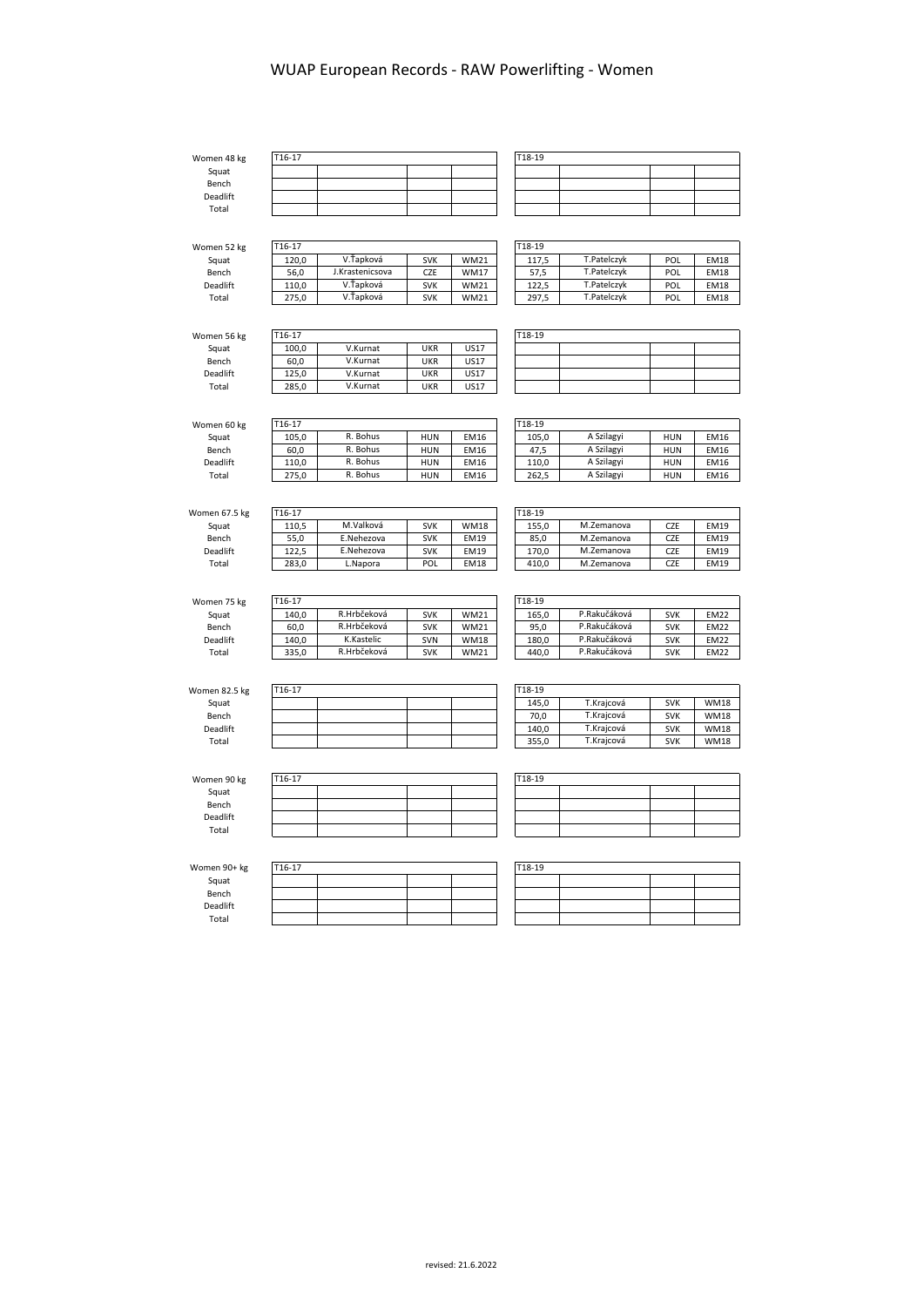| Women 48 kg   | M40-44 |                      |            |             | M45-49 |                        |            |             | M50-54 |                    |            |             |
|---------------|--------|----------------------|------------|-------------|--------|------------------------|------------|-------------|--------|--------------------|------------|-------------|
| Squat         |        |                      |            |             |        |                        |            |             |        |                    |            |             |
| Bench         |        |                      |            |             |        |                        |            |             |        |                    |            |             |
| Deadlift      |        |                      |            |             |        |                        |            |             |        |                    |            |             |
| Total         |        |                      |            |             |        |                        |            |             |        |                    |            |             |
|               |        |                      |            |             |        |                        |            |             |        |                    |            |             |
| Women 52 kg   | M40-44 |                      |            |             | M45-49 |                        |            |             | M50-54 |                    |            |             |
| Squat         | 72,5   | H.Sargsyan           | ARM        | <b>EM22</b> |        |                        |            |             |        |                    |            |             |
| Bench         | 45,0   | A.Papp               | <b>HUN</b> | <b>WM21</b> |        |                        |            |             |        |                    |            |             |
| Deadlift      | 117,5  | Á.Papp               | <b>HUN</b> | <b>WM21</b> |        |                        |            |             |        |                    |            |             |
| Total         | 232,5  | A.Papp               | <b>HUN</b> | <b>WM21</b> |        |                        |            |             |        |                    |            |             |
|               |        |                      |            |             |        |                        |            |             |        |                    |            |             |
|               |        |                      |            |             |        |                        |            |             |        |                    |            |             |
| Women 56 kg   | M40-44 |                      |            |             | M45-49 |                        |            |             | M50-54 |                    |            |             |
| Squat         | 122,5  | M.Swirska            | POL        | <b>EM19</b> | 110,0  | M.Zazvonilová          | CZE        | <b>WM18</b> | 117,5  | K.Ferkel           | <b>HUN</b> | <b>WM21</b> |
| Bench         | 67,5   | M.Swirska            | POL        | <b>WM18</b> | 60,0   | M.Zazvonilová          | CZE        | <b>WM18</b> | 52,5   | K.Ferkel           | <b>HUN</b> | <b>WM21</b> |
| Deadlift      | 150,0  | M.Swirska            | POL        | <b>WM18</b> | 140,0  | M.Zazvonilová          | CZE        | <b>WM18</b> | 132,5  | K.Ferkel           | <b>HUN</b> | <b>WM21</b> |
| Total         | 332,5  | M.Swirska            | POL        | <b>WM18</b> | 310,0  | M.Zazvonilová          | CZE        | <b>WM18</b> | 300,0  | K.Ferkel           | <b>HUN</b> | <b>WM21</b> |
|               |        |                      |            |             |        |                        |            |             |        |                    |            |             |
| Women 60 kg   | M40-44 |                      |            |             | M45-49 |                        |            |             | M50-54 |                    |            |             |
| Squat         |        |                      |            |             | 127,0  | M.Świrska              | POL        | <b>WM21</b> | 102,5  | H.Woltjen          | GER        | <b>WM16</b> |
| Bench         |        |                      |            |             | 75,0   | M.Świrska              | POL        | <b>WM21</b> | 50,0   | H.Woltjen          | GER        | WM16        |
| Deadlift      |        |                      |            |             | 157,5  | M.Świrska              | POL        | <b>WM21</b> | 120,0  | G.J.Jablonovszkiné | <b>HUN</b> | <b>WM21</b> |
| Total         |        |                      |            |             | 360,0  | M.Świrska              | POL        | <b>WM21</b> | 265,0  | H.Woltjen          | GER        | WM16        |
|               |        |                      |            |             |        |                        |            |             |        |                    |            |             |
| Women 67.5 kg | M40-44 |                      |            |             | M45-49 |                        |            |             | M50-54 |                    |            |             |
| Squat         | 152,5  | M. Baszo             | Hun        | <b>WM17</b> | 147,5  | Dr. K. Schindlerne Kis | Hun        | <b>WM16</b> |        |                    |            |             |
| Bench         | 95,0   | M. Baszo             | Hun        | <b>WM17</b> | 95,5   | H.Tuba                 | <b>HUN</b> | <b>WM21</b> |        |                    |            |             |
| Deadlift      | 190,0  | M. Baszo             | Hun        | <b>WM17</b> | 160,5  | H.Tuba                 | <b>HUN</b> | <b>WM21</b> |        |                    |            |             |
| Total         | 433,5  | M. Baszo             | Hun        | <b>WM17</b> | 400,0  | Dr. K. Schindlerne Kis | Hun        | <b>WM16</b> |        |                    |            |             |
|               |        |                      |            |             |        |                        |            |             |        |                    |            |             |
|               | M40-44 |                      |            |             | M45-49 |                        |            |             | M50-54 |                    |            |             |
| Women 75 kg   |        |                      |            |             |        |                        |            |             |        |                    |            |             |
| Squat         | 200,0  | E.Šimová             | <b>SVK</b> | <b>WM18</b> | 175,0  | M.Bazsó                | <b>HUN</b> | <b>WM21</b> |        |                    |            |             |
| Bench         | 110,0  | E.Šimová             | <b>SVK</b> | <b>WM21</b> | 110,0  | M.Bazsó                | <b>HUN</b> | <b>WM21</b> |        |                    |            |             |
| Deadlift      | 200,0  | E.Šimová<br>E.Šimová | <b>SVK</b> | <b>WM21</b> | 202,5  | M.Bazsó<br>M.Bazsó     | <b>HUN</b> | <b>WM21</b> |        |                    |            |             |
| Total         | 500,0  |                      | <b>SVK</b> | <b>WM21</b> | 487,5  |                        | <b>HUN</b> | <b>WM21</b> |        |                    |            |             |
|               |        |                      |            |             |        |                        |            |             |        |                    |            |             |
| Women 82.5 kg | M40-44 |                      |            |             | M45-49 |                        |            |             | M50-54 |                    |            |             |
| Squat         |        |                      |            |             | 100,0  | A.Szlávik              | <b>HUN</b> | <b>WM18</b> | 105,0  | K.Ribb             | GER        | <b>WM21</b> |
| Bench         |        |                      |            |             | 101,0  | K.Ribb                 | GER        | EM19        | 115,0  | K.Ribb             | GER        | <b>WM21</b> |
| Deadlift      |        |                      |            |             | 155,0  | K.Ribb                 | GER        | <b>EM19</b> | 160,0  | K.Ribb             | GER        | WM21        |
| Total         |        |                      |            |             | 341,0  | K.Ribb                 | GER        | <b>EM19</b> | 380,0  | K.Ribb             | GER        | <b>WM21</b> |
|               |        |                      |            |             |        |                        |            |             |        |                    |            |             |
| Women 90 kg   | M40-44 |                      |            |             | M45-49 |                        |            |             | M50-54 |                    |            |             |
| Squat         |        |                      |            |             |        |                        |            |             | 155,0  | I.Gyorgy           | <b>HUN</b> | <b>WM21</b> |
| Bench         |        |                      |            |             |        |                        |            |             | 105,0  | I.Gyorgy           | <b>HUN</b> | WM21        |
| Deadlift      |        |                      |            |             |        |                        |            |             | 175,0  | I.Gyorgy           | <b>HUN</b> | <b>WM21</b> |
| Total         |        |                      |            |             |        |                        |            |             | 435,0  | I.Gyorgy           | <b>HUN</b> | WM21        |
|               |        |                      |            |             |        |                        |            |             |        |                    |            |             |

| Women 90+ kg M40-44 |  |  |  |  | M45-49 |  | M50-54 |       |             |     |      |
|---------------------|--|--|--|--|--------|--|--------|-------|-------------|-----|------|
| Squat               |  |  |  |  |        |  |        | 162,5 | M.Pannekamp | Ger | WM16 |
| Bench               |  |  |  |  |        |  |        | 90.0  | M.Pannekamp | Ger | WM16 |
| Deadlift            |  |  |  |  |        |  |        | 185,0 | M.Pannekamp | Ger | WM16 |
| Total               |  |  |  |  |        |  |        | 430.0 | M.Pannekamp | Ger | WM16 |

| 445-49 |  |  |
|--------|--|--|
|        |  |  |
|        |  |  |
|        |  |  |
|        |  |  |

| M50-54 |             |     |             |
|--------|-------------|-----|-------------|
| 162.5  | M.Pannekamp | Ger | <b>WM16</b> |
| 90.0   | M.Pannekamp | Ger | <b>WM16</b> |
| 185.0  | M.Pannekamp | Ger | <b>WM16</b> |
| 430,0  | M.Pannekamp | Ger | <b>WM16</b> |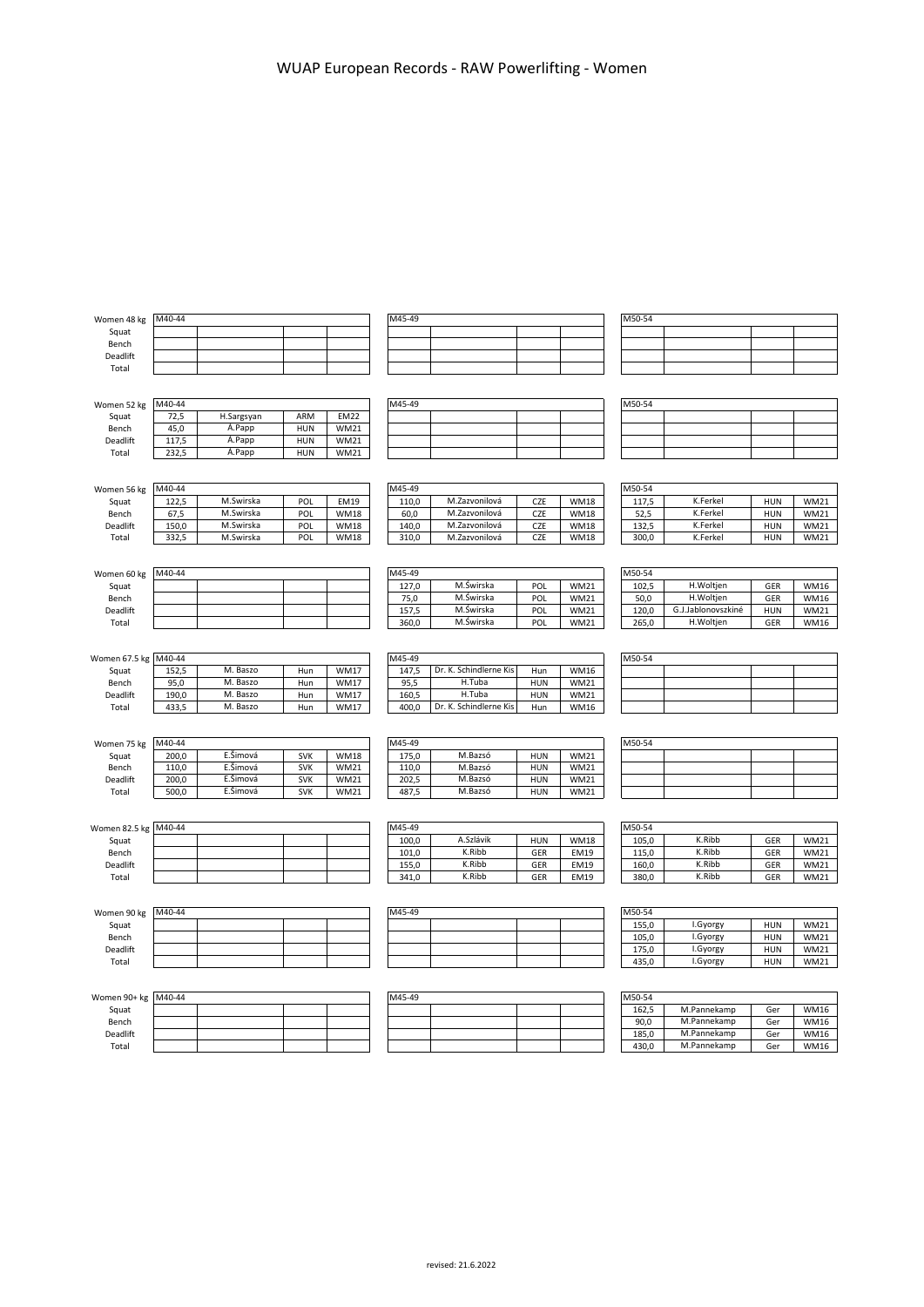| Women 48 kg          | M55-59 |              |            |             | M60-64         |                            |                          |              | M65-69 |                 |            |             |
|----------------------|--------|--------------|------------|-------------|----------------|----------------------------|--------------------------|--------------|--------|-----------------|------------|-------------|
| Squat                |        |              |            |             |                |                            |                          |              |        |                 |            |             |
| Bench                |        |              |            |             |                |                            |                          |              |        |                 |            |             |
|                      |        |              |            |             |                |                            |                          |              |        |                 |            |             |
| Deadlift<br>Total    |        |              |            |             |                |                            |                          |              |        |                 |            |             |
|                      |        |              |            |             |                |                            |                          |              |        |                 |            |             |
|                      |        |              |            |             |                |                            |                          |              |        |                 |            |             |
| Women 52 kg          | M55-59 |              |            |             | M60-64         |                            |                          |              | M65-69 |                 |            |             |
| Squat                |        |              |            |             |                |                            |                          |              |        |                 |            |             |
| Bench                |        |              |            |             |                |                            |                          |              |        |                 |            |             |
| Deadlift             |        |              |            |             |                |                            |                          |              |        |                 |            |             |
| Total                |        |              |            |             |                |                            |                          |              |        |                 |            |             |
|                      |        |              |            |             |                |                            |                          |              |        |                 |            |             |
|                      |        |              |            |             |                |                            |                          |              |        |                 |            |             |
| Women 56 kg          | M55-59 |              |            |             | M60-64         |                            |                          |              | M65-69 |                 |            |             |
| Squat                | 70,0   | N.Szombatova | <b>SVK</b> | EM19        |                |                            |                          |              |        |                 |            |             |
| Bench                | 35,0   | N.Szombatova | <b>SVK</b> | <b>EM19</b> |                |                            |                          |              |        |                 |            |             |
| Deadlift             | 85,0   | N.Szombatova | <b>SVK</b> | <b>EM19</b> |                |                            |                          |              |        |                 |            |             |
| Total                | 190,0  | N.Szombatova | <b>SVK</b> | <b>EM19</b> |                |                            |                          |              |        |                 |            |             |
|                      |        |              |            |             |                |                            |                          |              |        |                 |            |             |
|                      |        |              |            |             |                |                            |                          |              |        |                 |            |             |
| Women 60 kg          | M55-59 |              |            |             | M60-64         |                            |                          |              | M65-69 |                 |            |             |
| Squat                | 75,0   | E.Szombatová | <b>SVK</b> | <b>WM18</b> | 70,5           | K. Baranovicova            | <b>SVK</b>               | <b>EM17</b>  | 70,0   | K. Baranovicova | SVK        | <b>WM18</b> |
| Bench                | 37,5   | E.Szombatová | <b>SVK</b> | <b>WM19</b> | 37,5           | K. Baranovicova            | <b>SVK</b>               | <b>EM17</b>  | 35,5   | K. Baranovicova | <b>SVK</b> | <b>EM19</b> |
| Deadlift             | 90,0   | E.Szombatová | <b>SVK</b> | <b>WM18</b> | 102,5          | K. Baranovicova            | <b>SVK</b>               | EM17         | 105,5  | K. Baranovicova | <b>SVK</b> | <b>EM19</b> |
| Total                | 195,0  | E.Szombatová | <b>SVK</b> | <b>WM18</b> | 210,5          | K. Baranovicova            | SVK                      | EM17         | 210,0  | K. Baranovicova | <b>SVK</b> | <b>WM18</b> |
|                      |        |              |            |             |                |                            |                          |              |        |                 |            |             |
|                      |        |              |            |             |                |                            |                          |              |        |                 |            |             |
| Women 67.5 kg M55-59 |        |              |            |             | M60-64         |                            |                          |              | M65-69 |                 |            |             |
| Squat                |        |              |            |             |                |                            |                          |              |        |                 |            |             |
| Bench                |        |              |            |             |                |                            |                          |              |        |                 |            |             |
| Deadlift             |        |              |            |             |                |                            |                          |              |        |                 |            |             |
| Total                |        |              |            |             |                |                            |                          |              |        |                 |            |             |
|                      |        |              |            |             |                |                            |                          |              |        |                 |            |             |
|                      |        |              |            |             |                |                            |                          |              |        |                 |            |             |
| Women 75 kg          | M55-59 |              |            |             | M60-64         |                            |                          |              | M65-69 |                 |            |             |
| Squat                |        |              |            |             |                |                            |                          |              | 65,0   | E. Ujvari       | Hun        | <b>EM16</b> |
| Bench                |        |              |            |             |                |                            |                          |              | 50,0   | E. Ujvari       | Hun        | <b>EM16</b> |
| Deadlift             |        |              |            |             |                |                            |                          |              | 80,0   | E. Ujvari       | Hun        | EM16        |
| Total                |        |              |            |             |                |                            |                          |              | 195,0  | E. Ujvari       | Hun        | <b>EM16</b> |
|                      |        |              |            |             |                |                            |                          |              |        |                 |            |             |
|                      | M55-59 |              |            |             | M60-64         |                            |                          |              | M65-69 |                 |            |             |
| Women 82.5 kg        |        |              |            |             |                |                            |                          |              |        |                 |            |             |
| Squat                |        |              |            |             | 105,0          | K. Rohrmann<br>K. Rohrmann | <b>HUN</b>               | EM16         |        |                 |            |             |
| Bench                |        |              |            |             | 55,0           | K. Rohrmann                | HUN                      | EM16         |        |                 |            |             |
| Deadlift<br>Total    |        |              |            |             | 150,0<br>310,0 | K. Rohrmann                | <b>HUN</b><br><b>HUN</b> | EM16<br>EM16 |        |                 |            |             |
|                      |        |              |            |             |                |                            |                          |              |        |                 |            |             |
|                      |        |              |            |             |                |                            |                          |              |        |                 |            |             |
| Women 90 kg          | M55-59 |              |            |             | M60-64         |                            |                          |              | M65-69 |                 |            |             |
| Squat                |        |              |            |             |                |                            |                          |              |        |                 |            |             |
| Bench                |        |              |            |             |                |                            |                          |              |        |                 |            |             |
| Deadlift             |        |              |            |             |                |                            |                          |              |        |                 |            |             |
| Total                |        |              |            |             |                |                            |                          |              |        |                 |            |             |
|                      |        |              |            |             |                |                            |                          |              |        |                 |            |             |
|                      |        |              |            |             |                |                            |                          |              |        |                 |            |             |
| Women 90+ kg         | M55-59 |              |            |             | M60-64         |                            |                          |              | M65-69 |                 |            |             |
| Squat                |        |              |            |             |                |                            |                          |              |        |                 |            |             |
| Bench                |        |              |            |             |                |                            |                          |              |        |                 |            |             |
| Deadlift             |        |              |            |             |                |                            |                          |              |        |                 |            |             |
| Total                |        |              |            |             |                |                            |                          |              |        |                 |            |             |